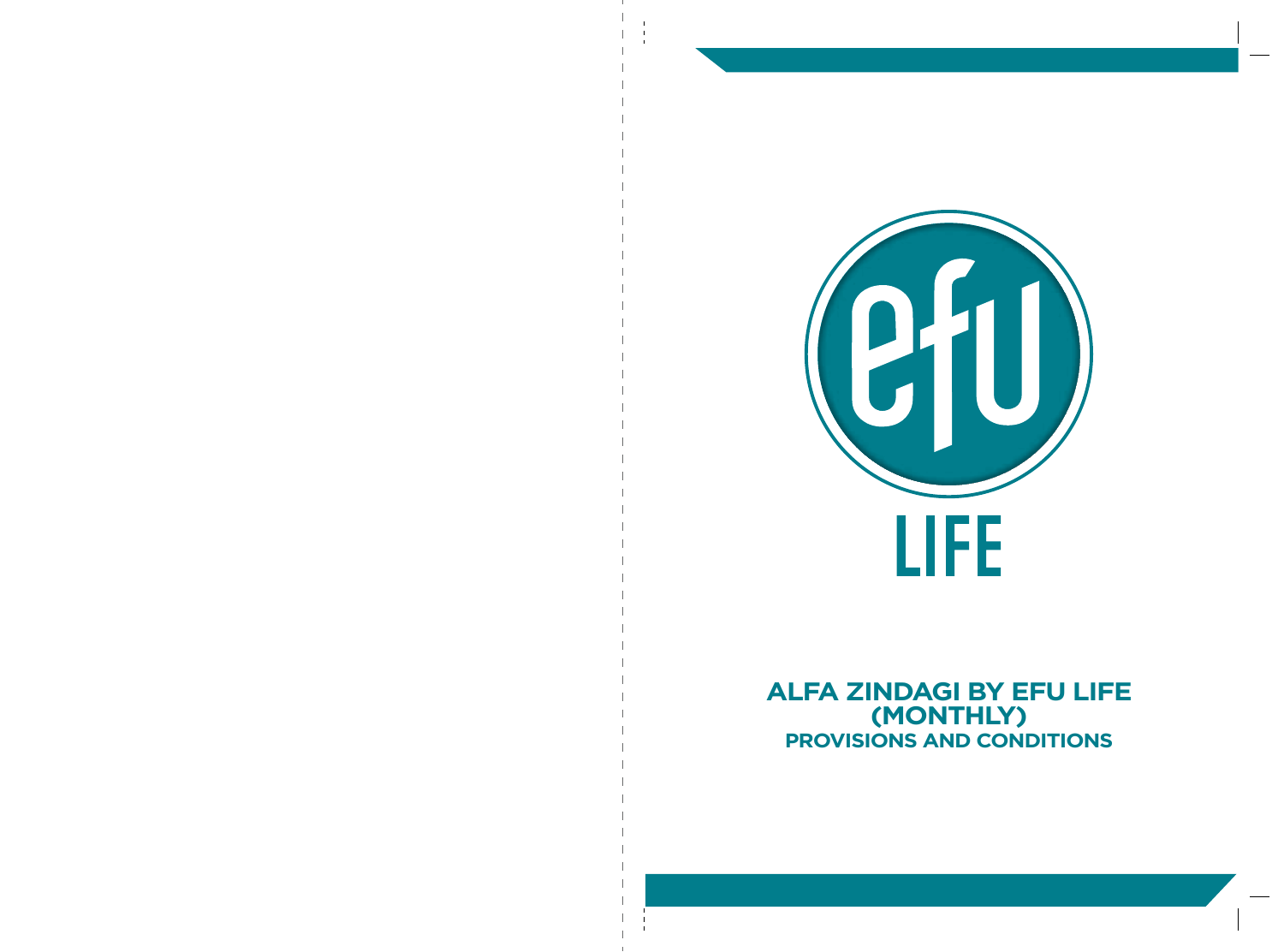# **ALFA ZINDAGI BY EFU LIFE (MONTHLY) PROVISIONS AND CONDITIONS**

## **1. DEFINITIONS**

In these provisions

**COMPANY** means EFU Life Assurance Ltd.

**BANK** means Bank Alfalah Limited - acting on behalf of company as its Corporate Insurance Agent.

**ALFA ZINDAGI BY EFU LIFE (MONTHLY)** means a term assurance product which provides a guaranteed level of life insurance protection against death due to natural or accidental causes.

**ACCIDENT** means bodily injury which is caused solely by violent, external and accidental means and resulting directly and independently of all other causes.

**MEMBER** means the Eligible Life Assured who consents to opt Alfa Zindagi by EFU Life (Monthly).

**ELIGIBLE LIFE ASSURED** means an accountholder of Bank who is eligible for assurance under this policy in accordance with Clause 4 of these Provisions and Conditions.

**BENEFICIARY** means the next of kin designated by the Member who can be the spouse, or any other close blood relative.

**EFFECTIVE DATE & TIME OF THE POLICY** means the Date and Time on which the cover becomes Effective which will be from 00:01 hours on the Commencement Date or the date following the date on which the premium is paid after acceptance of the application for group insurance, whichever is later.

**POLICY YEAR** means the period of one year or a shorter period beginning from the Commencement Date.

**PRE-EXISTING CONDITIONS:** for the purposes of this Policy means any injury, illness, condition or symptom:

For which treatment, or medication, or advice, or diagnosis has been sought or received or was foreseeable prior to the Issue Date of the Policy for Insured, or which originated or was known by the Insured to exist prior to the Issue Date of this benefit, whether or not treatment, or medication, or advice or diagnosis was sought or received.

**COMMENCEMENT DATE** shall be the date this policy takes effect.

**RENEWAL ENROLLMENT** means re-enrollment of a Member into this Policy upon payment of premium on Renewal Date.

## **2. MASTER CONTRACT**

These Provisions and Conditions constitute the Master Contract between the Company and the Member. No one except an Appointed Signatory is authorized to modify this contract, or extend the time for premium payment, to waive any lapse or penalty, to waive any of the Company's rights or requirements or to bind the Company by making any promise or by accepting any representation or information. The Company shall not be bound by any promise or representation heretofore or hereafter given by any person other than the authorized representative and such approval be endorsed hereon.

## **3. AMENDMENT OF THIS POLICY**

This Policy may be amended or changed at any time, without the consent of the Members assured hereunder, on written request made by the Bank and agreement by the Company. Any amendment or change to this Policy shall be binding on all Members whether assured under this Policy prior to or on or after the date such amendment becomes effective.

## **4. ELIGIBILITY**

The members eligible for assurance are the present and future accountholders of Bank who are within the Eligibility Age range between 18 years and 64 years and who have given their consent for Alfa Zindagi by EFU Life (Monthly) recorded telephone line or over digital application provided by Bank. Any member shall not be eligible for multiple enrollments at a single point in time.

## **5. EFFECTIVE DATE OF INDIVIDUAL ASSURANCE**

Members will become eligible from the date of his consent for the scheme or the date on which the premium is paid for this insurance, whichever is later.

#### **6. PARTICULARS TO BE FURNISHED**

The Bank shall furnish the Company with all the necessary information on "client wise basis". Such particulars shall, unless otherwise agreed by the Company in writing, be furnished on the Commencement date and daily thereafter in the format to be specified by the Company.

#### **7. EVIDENCE OF AGE**

Evidence of Age of the Member, satisfactory to the Company, will be required before any benefit is paid. A copy of Computerized National Identity Card (CNIC) of the Member shall be deemed satisfactory proof of Evidence of Age. In the absence of the CNIC and birth certificate, the matriculation Certificate or any other satisfactory evidence which the Company may specify will be considered as acceptable proof of age.

#### **8. AMOUNT AND CALCULATION OF PREMIUM**

Annual Premium shall be payable in respect of the scheme. The amount of Premium for each member shall be according to the following schedule based on the selected Plan Category.

| <b>VARIANT</b> | <b>PREMIUM</b> |
|----------------|----------------|
| Monthly        | 238            |

The above premium amount would be applicable to all insured Members and is annually reviewable. Any revision in the rates will be applicable to all existing and new Members.

## **9. BENEFITS**

Upon receipt of due proof in writing that the Member has whilst the Policy is in full force and effect, suffered Events set out in the Policy Schedule, the Company subject to the Exclusions, terms and conditions shall pay the following Benefits:

#### **DEATH BENEFIT**

On death of an Insured Member due to accidental or natural causes, whilst policy is in full force, the amount of the benefit shall be paid depending on the category mentioned below

| <b>VARIANT</b> | <b>BENEFIT</b> |
|----------------|----------------|
| Monthly        | 500,000        |

#### **10. CESSATION OF MEMBERSHIP**

A Member shall cease to be a Member on:

- The Member's death.
- Cancellation of this Policy by the Member.
- The Member having attained the age of 65 years;
- Non-payment of premiums by the Member when due;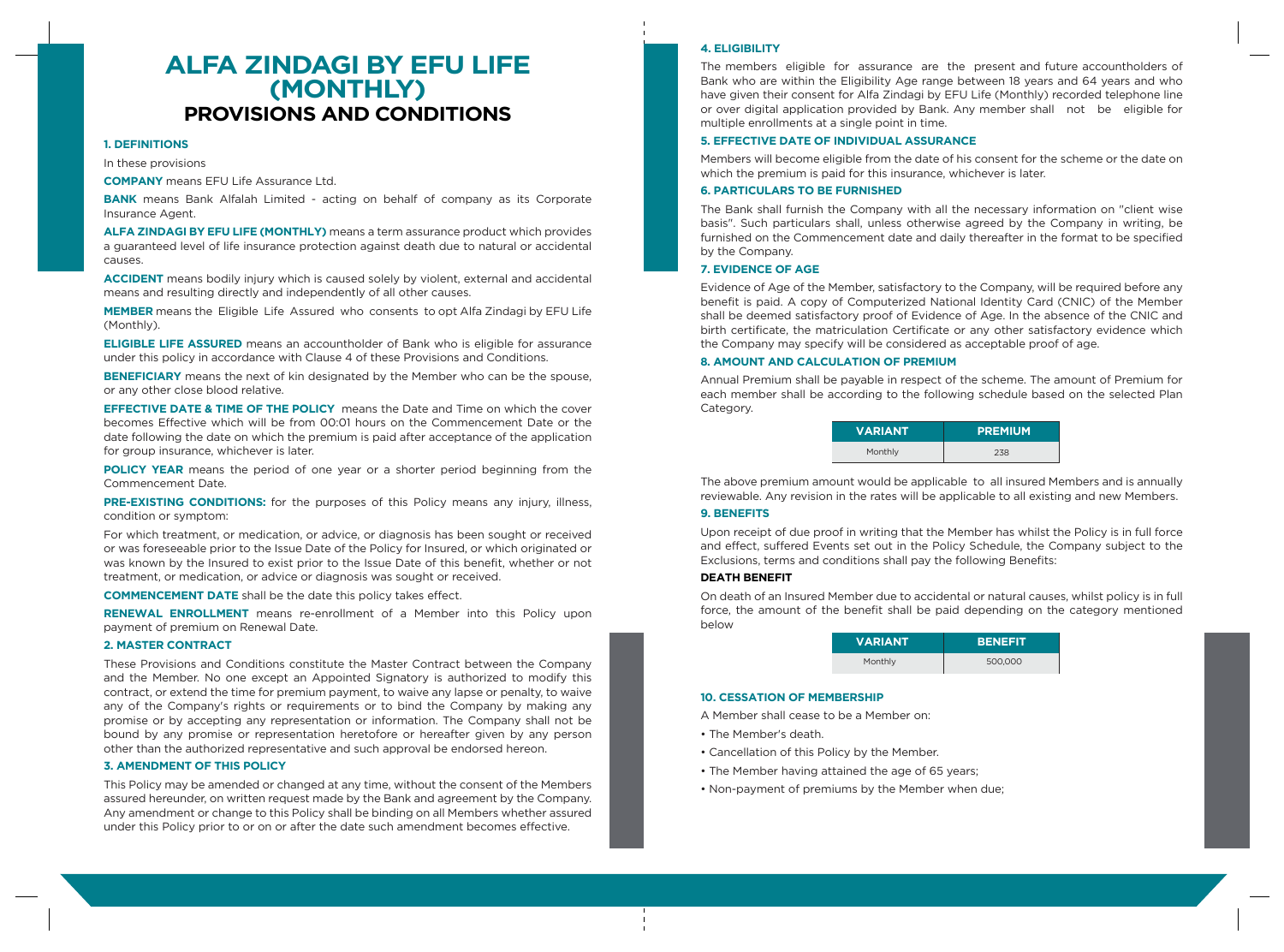• Any other date on which the Member ceases to be eligible for assurance for any fraudulent or criminal reason affecting the assurance hereunder. Decision of the court shall be final in such cases

#### **11. EXCLUSIONS**

No benefit will be paid if the death of the Member results directly, indirectly, wholly or partly, as a result of or related to:

- Suicide and self-Inflicted injury
- 30 days waiting period on self-enrolment

#### **12. CANCELLATIONS**

The Policy shall have a free look period of seven (7) days from the Commencement Date or Renewal Date during which the Member may cancel the Policy for a full refund of Premium paid by him by notifying the Company or the Bank for cancellation, in writing or by telephone provided that no claim has been filed under this Policy for such Member. No Premium refund shall be allowed in the event if any claim is filed under this Policy irrespective whether the claim is paid or rejected by the Company.

#### **13. PAYMENT OF PREMIUMS**

All premiums, including taxes, etc., shall be payable at the office of the Company issuing the policy.

#### **14. ASSIGNMENT**

The assurances provided for under this Policy and the benefits payable hereunder are not assignable.

#### **15. RECORDS**

The Bank shall keep a record of the Members containing, for each Member, the essential particulars of the Assurance. This Policy gives the Company, by its duly authorized representative, the right at reasonable times to inspect all books and records of the bank relating to the assurance effected hereunder.

#### **16. CLAIMS**

Bank is offering this insurance policy as a selling channel and is not responsible for any claim under it. All the claims under the insurance Policy are liability of the Insurance Company for which Written notice of claim must be presented to and received at the office of the Company issuing the policy. The Bank OR Member will provide, at their own expense, all certificates, information and evidence required by the Company in respect of claims.

All claims will require evidence of claim and proof of age of the insured Member. The Beneficiary / Claimant can call at 111-338-111 (help line of Insurance Company) to lodge the claim or approach their respective bank branch to fill out and submit necessary claim forms along with following documents. The submission of claim forms along with documents must not take more than 90 days after the occurrence of Event.

Documents required for death claim

- Copy of death certificate issued by NADRA / Union Council
- Copy of CNIC of claimant and deceased claimant's statement
- Succession Certificate & Original Guardianship Certificate (in case the beneficiary is a minor)
- Attending physicians report
- Any other document which may be deemed necessary by the Company
- The assurance effected hereunder shall carry no paid up value.

#### **17. CHANGE OF OWNERSHIP**

If the business of the Bank shall be transferred to or succeeded by any person or corporation then, subject to the consent of the Company, the payment of premiums under this Policy may at the option of such person or corporation be continued in which case such person or corporation shall as from the date of such transfer or succession take the place of and be treated for all purposes of this Policy as being the Bank hereof.

#### **18. TERMINATION OF THE POLICY**

It is clarified that any termination shall not affect the obligations of the Bank and Company assumed at the time prior to the effective date of termination. Further, the Company reserves the right to give the Bank three months written notice to add, alter or repeal the terms and conditions of the Agreement hereof.

Notwithstanding anything contrary in this Policy, the termination of this Policy shall have the following effects:

a) No individual enrollment shall be permissible under this Policy after the time of termination.

## **19. LAW**

This Policy shall be governed by the Laws of Islamic Republic of Pakistan.

#### **20. ARBITRATION**

In the event of any dispute between the Company and the Bank as to any matter pertaining to or incidental to this Policy, the same shall be resolved by Arbitration by two Arbitrators one to be nominated by each of the parties hereto under the Arbitration Act, 1940 as amended from time to time. The decision of Arbitrators, or the umpire in the event of a difference of opinion between the two Arbitrators, shall be final and binding on both the parties.

#### **21. STATUTORY FUND**

Under the provisions of the Insurance Ordinance 2000, this policy and any additional benefits shall be referable to the Conventional Business Statutory Fund of the Company. The Company may by endorsement to the Policy change the Statutory Fund(s) to which the policy and any additional benefits are referable.

## **End of Terms and Conditions**